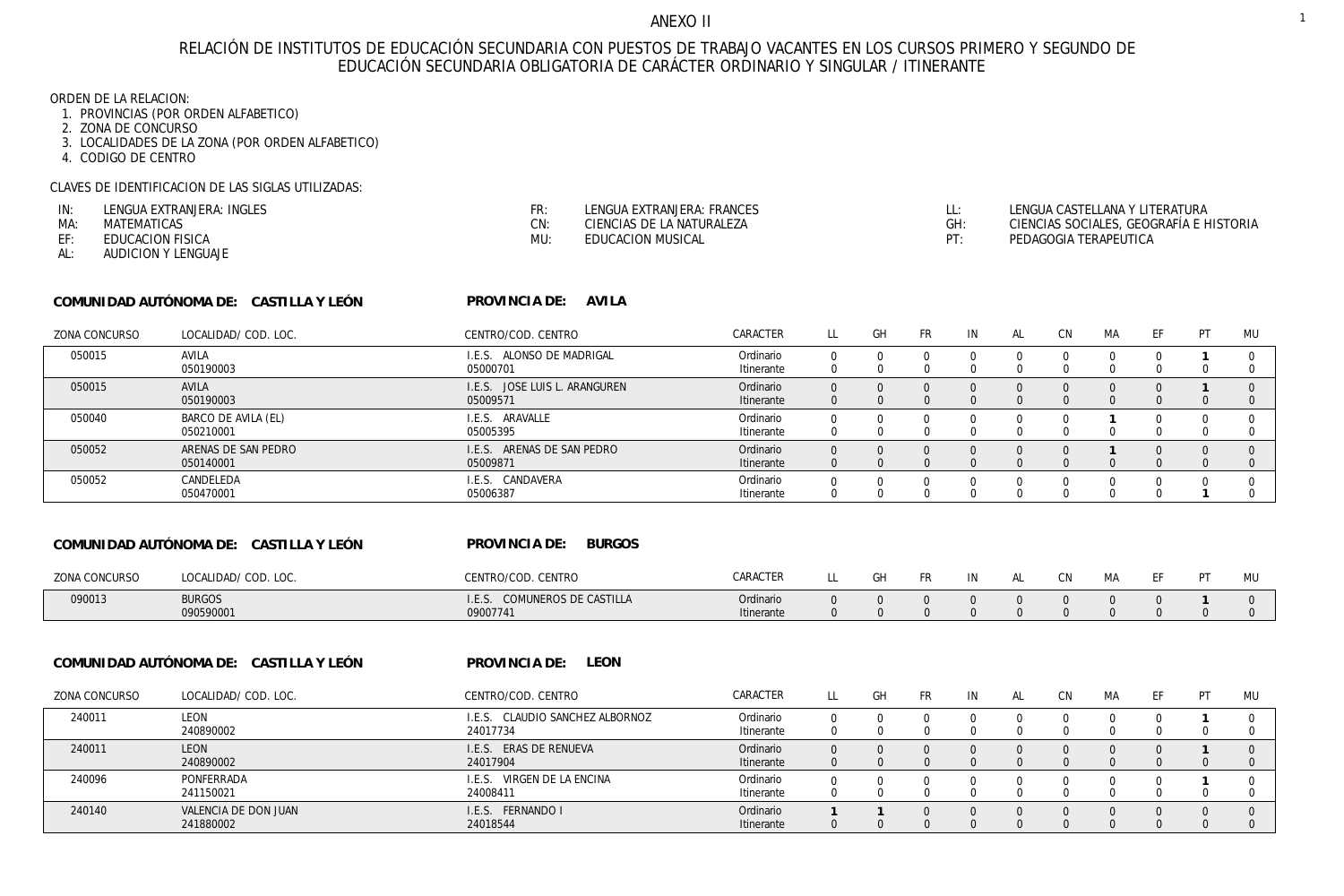### **COMUNIDAD AUTÓNOMA DE: CASTILLA Y LEÓN**

**PALENCIA PROVINCIA DE:** 

| ZONA CONCURSO | LOCALIDAD/ COD. LOC.                                           | CENTRO/COD. CENTRO                           | CARACTER   | LL             | GH             | <b>FR</b>    | IN             | <b>AL</b>    | <b>CN</b>      | <b>MA</b>      | EF             | PT             | MU             |
|---------------|----------------------------------------------------------------|----------------------------------------------|------------|----------------|----------------|--------------|----------------|--------------|----------------|----------------|----------------|----------------|----------------|
| 340017        | PALENCIA                                                       | I.E.S. VICTORIO MACHO                        | Ordinario  | $\Omega$       | $\Omega$       | $\Omega$     | $\mathbf 0$    | $\Omega$     | $\Omega$       | $\Omega$       | $\mathbf 0$    | -1             | 0              |
|               | 341200001                                                      | 34003038                                     | Itinerante | 0              | $\mathbf 0$    | $\mathbf 0$  | $\overline{0}$ | $\mathbf 0$  | $\mathbf{0}$   | $\overline{0}$ | $\mathbf 0$    | $\mathbf 0$    | $\overline{0}$ |
| 340029        | CARRION DE LOS CONDES                                          | I.E.S. SEM TOB                               | Ordinario  | $\Omega$       | $\mathbf{0}$   | $\Omega$     | $\mathbf 0$    | $\Omega$     | $\overline{0}$ | $\mathbf{0}$   | $\mathbf 0$    | $\mathbf{1}$   | $\mathbf 0$    |
|               | 340470001                                                      | 34000581                                     | Itinerante | $\overline{0}$ | $\mathbf{0}$   | $\mathbf{0}$ | $\overline{0}$ | $\mathbf{0}$ | $\mathbf{0}$   | $\mathbf{0}$   | $\mathbf{0}$   | $\mathbf{0}$   | $\mathbf 0$    |
|               | COMUNIDAD AUTÓNOMA DE: CASTILLA Y LEÓN                         | SALAMANCA<br>PROVINCIA DE:                   |            |                |                |              |                |              |                |                |                |                |                |
| ZONA CONCURSO | LOCALIDAD/ COD. LOC.                                           | CENTRO/COD. CENTRO                           | CARACTER   | LL             | GH             | <b>FR</b>    | IN             | AL           | <b>CN</b>      | МA             | EF             | PT             | MU             |
| 370010        | SALAMANCA                                                      | I.E.S. FEDERICO GARCIA BERNALT               | Ordinario  | $\mathbf 0$    | $\mathbf 0$    | $\mathbf 0$  | $\mathbf 0$    | $\mathbf{0}$ | $\mathbf 0$    | $\mathbf{0}$   | $\mathbf 0$    | $\mathbf{1}$   | $\mathbf 0$    |
|               | 372740002                                                      | 37005939                                     | Itinerante | $\mathbf{0}$   | $\mathbf{0}$   | $\mathbf 0$  | $\mathbf{0}$   | $\mathbf{0}$ | $\mathbf 0$    | $\mathbf{0}$   | $\mathbf 0$    | $\mathbf{0}$   | $\mathbf{0}$   |
|               | COMUNIDAD AUTÓNOMA DE: CASTILLA Y LEÓN                         | SEGOVIA<br>PROVINCIA DE:                     |            |                |                |              |                |              |                |                |                |                |                |
| ZONA CONCURSO | LOCALIDAD/ COD. LOC.                                           | CENTRO/COD. CENTRO                           | CARACTER   | LL             | GH             | <b>FR</b>    | IN             | <b>AL</b>    | <b>CN</b>      | <b>MA</b>      | EF             | PT             | <b>MU</b>      |
| 400014        | SEGOVIA                                                        | I.E.S. FRANCISCO GINER DE LOS RIOS           | Ordinario  | 0              | $\mathbf{0}$   | $\Omega$     | $\mathbf 0$    | $\mathbf{0}$ | $\mathbf 0$    | $\mathbf{0}$   | $\overline{0}$ | $\overline{1}$ | $\mathbf 0$    |
|               | 401940006                                                      | 40003708                                     | Itinerante | $\mathbf 0$    | $\mathbf{0}$   | $\mathbf 0$  | $\mathbf 0$    | $\mathbf{0}$ | $\mathbf 0$    | $\mathbf 0$    | $\mathbf{0}$   | $\mathbf 0$    | $\mathbf 0$    |
| 400014        | SEGOVIA                                                        | I.E.S. MARIANO QUINTANILLA                   | Ordinario  | 0              | $\mathbf 0$    | $\mathbf 0$  | $\mathbf 0$    | $\mathbf 0$  | $\mathbf 0$    | -1             | $\overline{0}$ | $\mathbf 0$    | $\mathbf 0$    |
|               | 401940006                                                      | 40003654                                     | Itinerante | 0              | $\Omega$       | $\mathbf 0$  | $\mathbf{0}$   | $\Omega$     | $\mathbf 0$    | $\mathbf 0$    | $\mathbf 0$    | $\mathbf 0$    | $\overline{0}$ |
| ZONA CONCURSO | COMUNIDAD AUTÓNOMA DE: CASTILLA Y LEÓN<br>LOCALIDAD/ COD. LOC. | PROVINCIA DE:<br>SORIA<br>CENTRO/COD. CENTRO | CARACTER   | LL.            | GH             | <b>FR</b>    | IN             | AL           | <b>CN</b>      | МA             | EF             | PT             | MU             |
| 420013        | SORIA                                                          | I.E.S. ANTONIO MACHADO                       | Ordinario  | $\mathbf{0}$   | $\overline{1}$ | $\Omega$     | $\mathbf{0}$   | $\Omega$     | $\mathbf{0}$   | $\mathbf{0}$   | $\mathbf 0$    | $\mathbf{0}$   | $\mathbf{0}$   |
|               | 421730004                                                      | 42002690                                     | Itinerante | $\mathbf{0}$   | $\mathbf{0}$   | $\mathbf{0}$ | $\mathbf{0}$   | $\mathbf{0}$ | $\mathbf{0}$   | $\mathbf{0}$   | $\overline{0}$ | $\mathbf{0}$   | $\mathbf{0}$   |
| 420013        | SORIA                                                          | I.E.S. CASTILLA                              | Ordinario  | $\mathbf{1}$   | $\Omega$       | $\Omega$     | $\Omega$       | $\Omega$     | $\mathbf 0$    | $\Omega$       | $\mathbf 0$    | $\Omega$       | $\Omega$       |
|               | 421730004                                                      | 42002707                                     | Itinerante | 0              | 0              | 0            | $\mathbf 0$    | $\Omega$     | $\Omega$       | $\mathbf 0$    | $\mathbf 0$    | 0              | 0              |
| 420025        | AGREDA                                                         | I.E.S. MARGARITA FUENMAYOR                   | Ordinario  | $\Omega$       | $\Omega$       | $\Omega$     | $\mathbf{0}$   | $\Omega$     | $\Omega$       | $\Omega$       | $\Omega$       | $\mathbf{1}$   | $\Omega$       |
|               | 420040001                                                      | 42003670                                     | Itinerante | $\mathbf 0$    | $\Omega$       | $\mathbf 0$  | $\mathbf 0$    | $\Omega$     | $\Omega$       | $\mathbf 0$    | $\overline{0}$ | $\mathbf 0$    | $\mathbf 0$    |
| 420062        | ALMAZAN                                                        | I.E.S. GAYA NUÑO                             | Ordinario  | $\Omega$       | $\Omega$       | $\Omega$     | $\mathbf 0$    | $\Omega$     | $\mathbf 0$    | $\Omega$       | $\mathbf 0$    | $\mathbf{1}$   | $\mathbf 0$    |
|               | 420200002                                                      | 42003268                                     | Itinerante | 0              | 0              | $\mathbf 0$  | 0              | $\mathbf 0$  | $\mathbf 0$    | $\mathbf 0$    | $\mathbf 0$    | 0              | 0              |
|               | COMUNIDAD AUTÓNOMA DE: CASTILLA Y LEÓN                         | VALLADOLID<br>PROVINCIA DE:                  |            |                |                |              |                |              |                |                |                |                |                |
| ZONA CONCURSO | LOCALIDAD/ COD. LOC.                                           | CENTRO/COD. CENTRO                           | CARACTER   | LL             | GH             | <b>FR</b>    | IN             | AL           | <b>CN</b>      | МA             | EF             | PT             | MU             |
| 470016        | VALLADOLID                                                     | I.E.S. CONDESA EYLO ALFONSO                  | Ordinario  | $\overline{0}$ | $\mathbf{0}$   | $\mathbf{0}$ | $\mathbf{1}$   | $\mathbf{0}$ | $\mathbf 0$    | $\mathbf{0}$   | $\mathbf 0$    | $\mathbf 0$    | $\mathbf{0}$   |
|               | 471860005                                                      | 47006533                                     | Itinerante | $\mathbf{0}$   | $\mathbf{0}$   | $\Omega$     | $\mathbf 0$    | $\mathbf{0}$ | $\mathbf{0}$   | $\mathbf{0}$   | $\Omega$       | $\mathbf 0$    | $\mathbf 0$    |
| 470016        | VALLADOLID                                                     | I.E.S. JUAN DE JUNI                          | Ordinario  | $\mathbf 0$    | $\mathbf{0}$   | $\mathbf 0$  | $\mathbf 0$    | $\mathbf{0}$ | $\mathbf 0$    | $\mathbf{0}$   | $\mathbf 0$    | $\mathbf{1}$   | $\mathbf{0}$   |
|               | 471860005                                                      | 47006673                                     | Itinerante | 0              | $\Omega$       | $\mathbf 0$  | 0              | 0            | $\Omega$       | $\mathbf 0$    | $\overline{0}$ | $\mathbf 0$    | 0              |
| 470016        | VALLADOLID                                                     | I.E.S. NUÑEZ DE ARCE                         | Ordinario  | $\mathbf{1}$   | $\mathbf{0}$   | $\mathbf{0}$ | $\mathbf{0}$   | $\mathbf{0}$ | $\mathbf{0}$   | $\mathbf{0}$   | $\mathbf 0$    | $\mathbf{0}$   | $\mathbf{0}$   |
|               | 471860005                                                      | 47005981                                     | Itinerante | $\mathbf{0}$   | $\Omega$       | $\Omega$     | $\mathbf{0}$   | $\Omega$     | $\Omega$       | $\Omega$       | $\overline{0}$ | $\mathbf{0}$   | $\mathbf{0}$   |
| 470016        | VALLADOLID                                                     | I.E.S. RIBERA DE CASTILLA                    | Ordinario  | $\mathbf{1}$   | $\mathbf 0$    | $\mathbf 0$  | $\mathbf 0$    | $\mathbf{0}$ | $\mathbf 0$    | $\Omega$       | $\mathbf 0$    | $\mathbf 0$    | $\mathbf 0$    |
|               | 471860005                                                      | 47006545                                     | Itinerante | $\mathbf 0$    | $\Omega$       | $\Omega$     | $\Omega$       | $\Omega$     | $\Omega$       | $\Omega$       | $\Omega$       | $\Omega$       | $\mathbf 0$    |